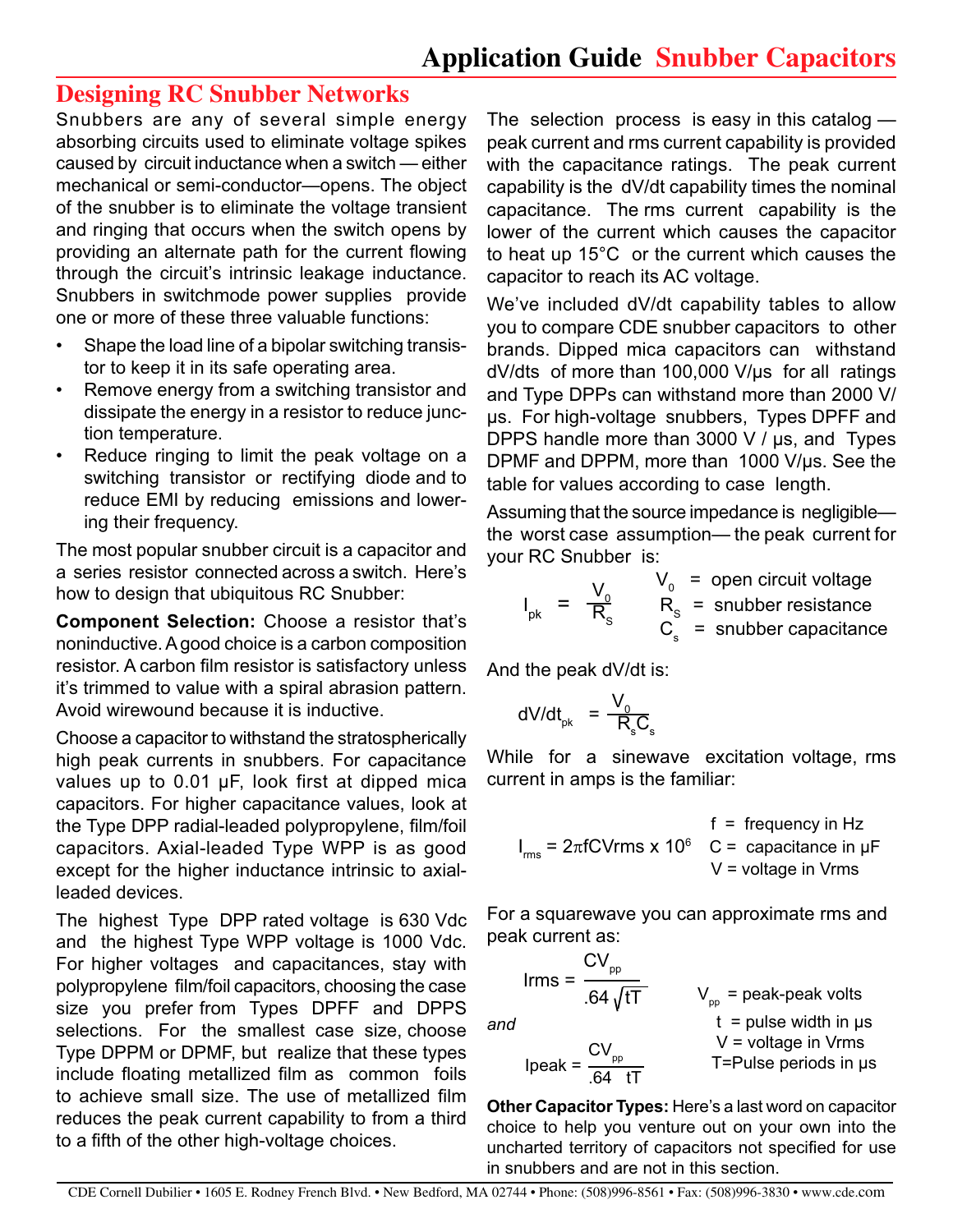## **Application Guide Snubber Capacitors**

Realize that metallized film types and high-K ceramic types have limited peak-current and transient withstanding capability, on the order of 50 to 200 V/µs. Polyester has 15 times the loss of polypropylene and is fit only for low rms currents or duty cycles. And, be sure to take voltage and temperature coefficients into account. While a mica's or a Type DPP's capacitance is nearly independent of voltage and temperature, by comparison, a high-K ceramic dielectric like Y5V can lose ¼ of its capacitance from room temperature to 50°C (122°F) and lose another ¼ from zero volts to 50% rated voltage.

**Quick Snubber Design:** Where power dissipation is not critical, there is a quick way to design a snubber. Plan on using a 2-watt carbon composition resistor. Choose the resistor value so that the same current can continue to flow without voltage overshoot after the switch opens and the current is diverted into the snubber. Measure or calculate the voltage across the switch after it opens and the current through it at the instant before the switch opens. For the current to flow through the resistor without requiring a voltage overshoot, Ohm's Law says the resistance must be:

| $R \leq \frac{V_0}{I}$ | $Vo = off$ voltage   |
|------------------------|----------------------|
|                        | $\vert$ = on current |

The resistor's power dissipation is independent of the resistance R because the resistor dissipates the energy stored in the snubber capacitor,  $\frac{1}{2}$ C $\mathrm{v_{\circ}^{\alpha}V_{\circ}^{\beta}}$ , for each voltage transition regardless of the resistance. Choose the capacitance to cause the 2-watt resistor to dissipate half of its power rating, one watt. For two times f<sub>s</sub> transitions per second, the resistor will dissipate one watt when:

1 = 
$$
(\frac{1}{2}C_sV_o^2)(2f_s)
$$
  $f_s$  = switching frequency  
\n $C_s = \frac{1}{V_o^2 f_s}$ 

As an illustration, suppose that you have designed a switchmode converter and you want to snub one of the transistor switches. The switching frequency is 50 kHz and the open-switch voltage is 160 Vdc with a maximum switch current of 5A. The resistor value must be:

 $R \le 160/5 = 32 \Omega$ 

and the capacitance value is:

$$
C_s = \frac{1}{(160)^2 (50 \times 10^3)} = 780 \text{ pF}
$$

**Optimum Snubber Design:** For optimum snubber design using the AC characteristics of your circuit, first determine the circuit's intrinsic capacitance and inductance. Suppose you were designing a snubber for the same transistor switch as in the "Quick" example. Then on a scope note the ringing frequency of the voltage transient when the transistor turns off. Next, starting with a 100 pF mica capacitor, increase the capacitance across the transistor in steps until the ringing frequency is half of the starting frequency. The capacitance you have added in parallel with the transistor's intrinsic capacitance has now increased the total capacitance by a factor of four as the ringing frequency is inversely proportional to the square root of the circuit's inductance capacitance product:

$$
f_{\circ} = \frac{1}{2\pi\sqrt{LC}}
$$

So, the transistor's intrinsic capacitance, Ci, is ⅓ of the added capacitance, and the circuit inductance, from the above equation, is:

$$
L_i = \frac{1}{C_i (2\pi f_i)^2}
$$
\n
$$
f_i = \text{initial ringing frequency}
$$
\n
$$
C_i = \text{intrinsic capacitance}
$$
\n(added capacitance) /3

\n
$$
L_i = \text{intrinsic inductance}
$$

When the transistor switch opens, the snubber capacitor looks like a short to the voltage change, and only the snubber resistor is in the circuit. Choose a resistor value no larger than the characteristic impedance of the circuit so that the inductive current to be snubbed can continue unchanged without a voltage transient when the switch opens:

$$
R = \sqrt{L_i/C_i}
$$

You may need to choose an even smaller resistance to reduce voltage overshoot. The right resistance can be as little as half the characteristic impedance for better sampling of the Intrinsic LC circuit.

The power dissipated in the resistor is the energy in the capacitance,  $\frac{1}{2}C_{\rm s} {\rm V}_{\rm o}^{\; 2}$ , times the switching